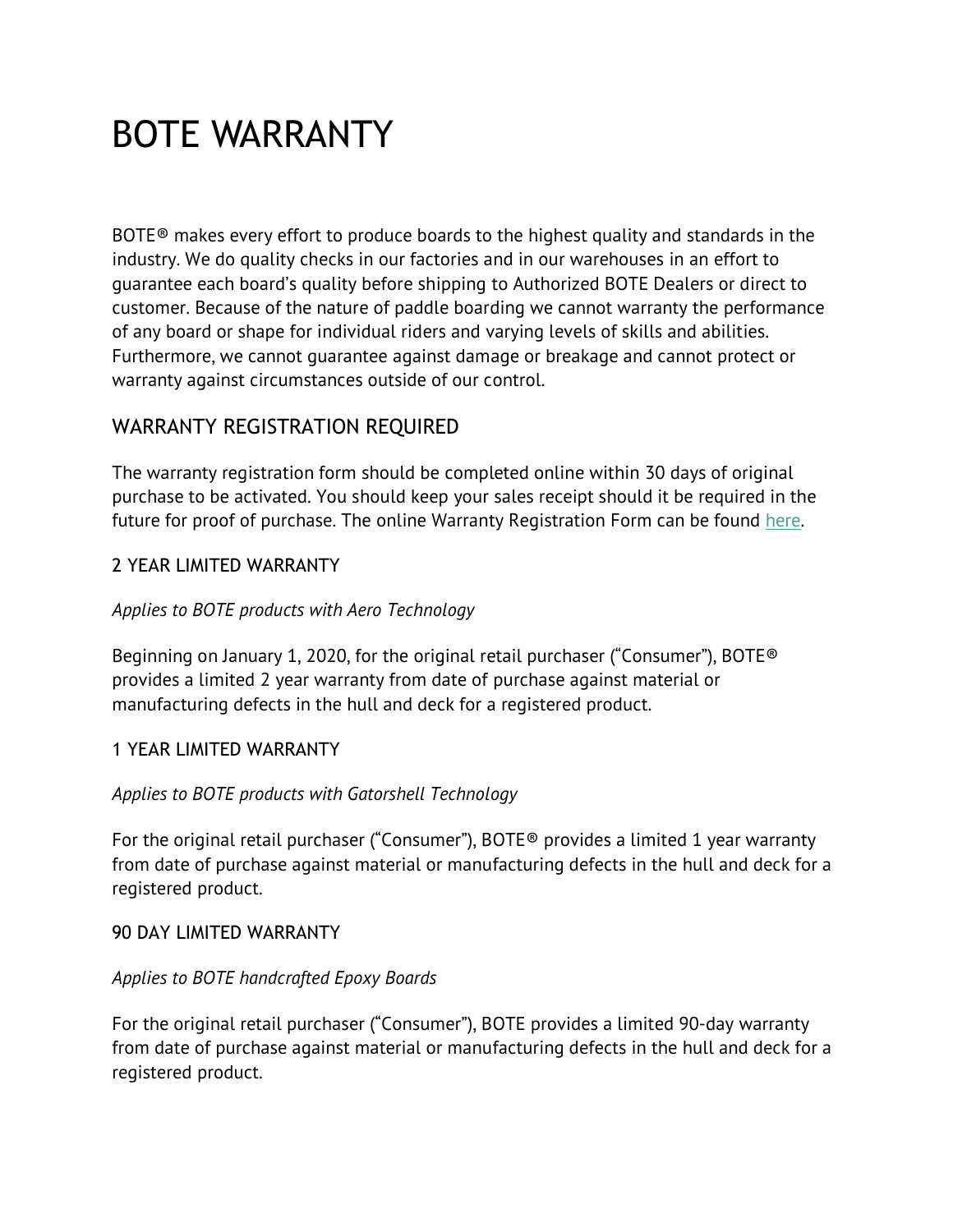#### 30 DAY LIMITED WARRANTY

# *Applies to Hidea HDF6HS 6HP, Hidea HDF9.9HS 9.9HP and Hidea HDF9.9HES Electric Start 9.9HP 4 Stroke Outboard Motors*

For the original retail purchaser ("Consumer"), BOTE provides a limited 30-day warranty from date of purchase against material or manufacturing defects for a registered product. The warranty does not apply to damage caused by:

- Use of the product in a manner inconsistent with the recommended operation procedures
- Use of accessories and parts not purchased from BOTE
- Use of fuel, oil or lubricants other than those recommended in the Owner's Manual
- Modification or removal of parts
- Routine maintenance needs or normal wear and tear (including cosmetic damages such as scratches or dents)
- Accidents, collisions or contact with foreign materials

Please note that Hidea no longer offers service in the US. BOTE is not the manufacturer of Hidea motors and does not offer service or repair aside from the 30 day limited warranty above.

#### 2 YEAR LIMITED WARRANTY

#### *Applies to KULA Softy soft-side coolers*

For the original retail purchaser ("Consumer"), BOTE® provides a limited 2 year warranty from date of purchase against material or manufacturing defects in cooler workmanship and welding. This warranty is void if the cooler is used commercially, structurally altered, damaged as a result of abnormal use or subjected to stress beyond the physical limits of the materials used in body or components. Normal wear and tear is not warrantied, nor are small parts such as the buckles. This warranty does not include any manufacturer responsibility for any incidental or consequential damages resulting from the use of the cooler.

If the warranty applies, BOTE® will repair or replace, at its discretion, the cooler or any part or component that is deemed defective. BOTE® reserves the right to change products and designs without incurring any obligations to incorporate such changes into already completed products, or those in the hands of dealers or consumers. Coolers repaired or replaced under this warranty may or may not incorporate these changes.

#### 2 YEAR LIMITED WARRANTY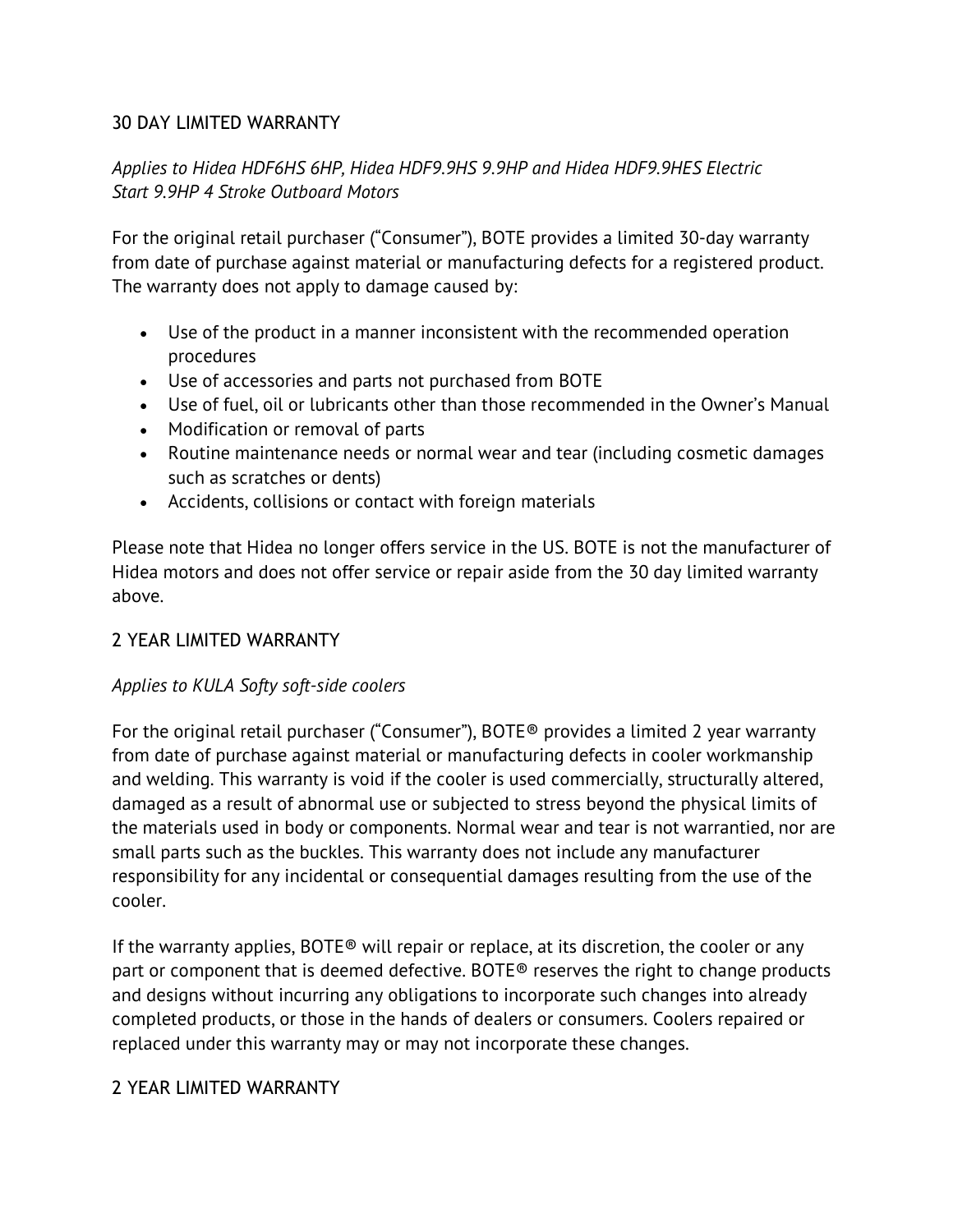#### *Applies to BOTE Highwater Packs*

For the original retail purchaser ("Consumer"), BOTE® provides a limited 2 year warranty from date of purchase against material or manufacturing defects in pack workmanship and welding. This warranty is void if the pack is used commercially, structurally altered, damaged as a result of abnormal use or subjected to stress beyond the physical limits of the materials used in body or components. Normal wear and tear is not warrantied, nor are small parts such as the buckles. This warranty does not include any manufacturer responsibility for any incidental or consequential damages resulting from the use of the pack.

If the warranty applies,  $BOTE<sup>®</sup>$  will repair or replace, at its discretion, the pack or any part or component that is deemed defective. BOTE® reserves the right to change products and designs without incurring any obligations to incorporate such changes into already completed products, or those in the hands of dealers or consumers. Packs repaired or replaced under this warranty may or may not incorporate these changes.

## 5 YEAR LIMITED WARRANTY

## *Applies to KULA hardshell coolers*

For the original retail purchaser ("Consumer"), BOTE® provides a limited 5 year warranty from date of purchase against material or manufacturing defects in cooler workmanship and welding. This warranty is void if the cooler is used commercially, structurally altered, damaged as a result of abnormal use or subjected to stress beyond the physical limits of the materials used in body or components. Normal wear and tear is not warrantied, nor are small parts such as the buckles. Warranty does not cover the Lid Trax™ lid pad or the Tote™ Handle. This warranty does not include any manufacturer responsibility for any incidental or consequential damages resulting from the use of the cooler.

If the warranty applies, BOTE<sup>®</sup> will repair or replace, at its discretion, the cooler or any part or component that is deemed defective. BOTE® reserves the right to change products and designs without incurring any obligations to incorporate such changes into already completed products, or those in the hands of dealers or consumers. Coolers repaired or replaced under this warranty may or may not incorporate these changes.

# PARTS, ACCESSORIES, OUTFITTING

For the original retail purchaser ("Consumer"), BOTE® provides a limited 90-day warranty from the date of purchase against material or manufacturing defects of parts, accessories, and outfitting.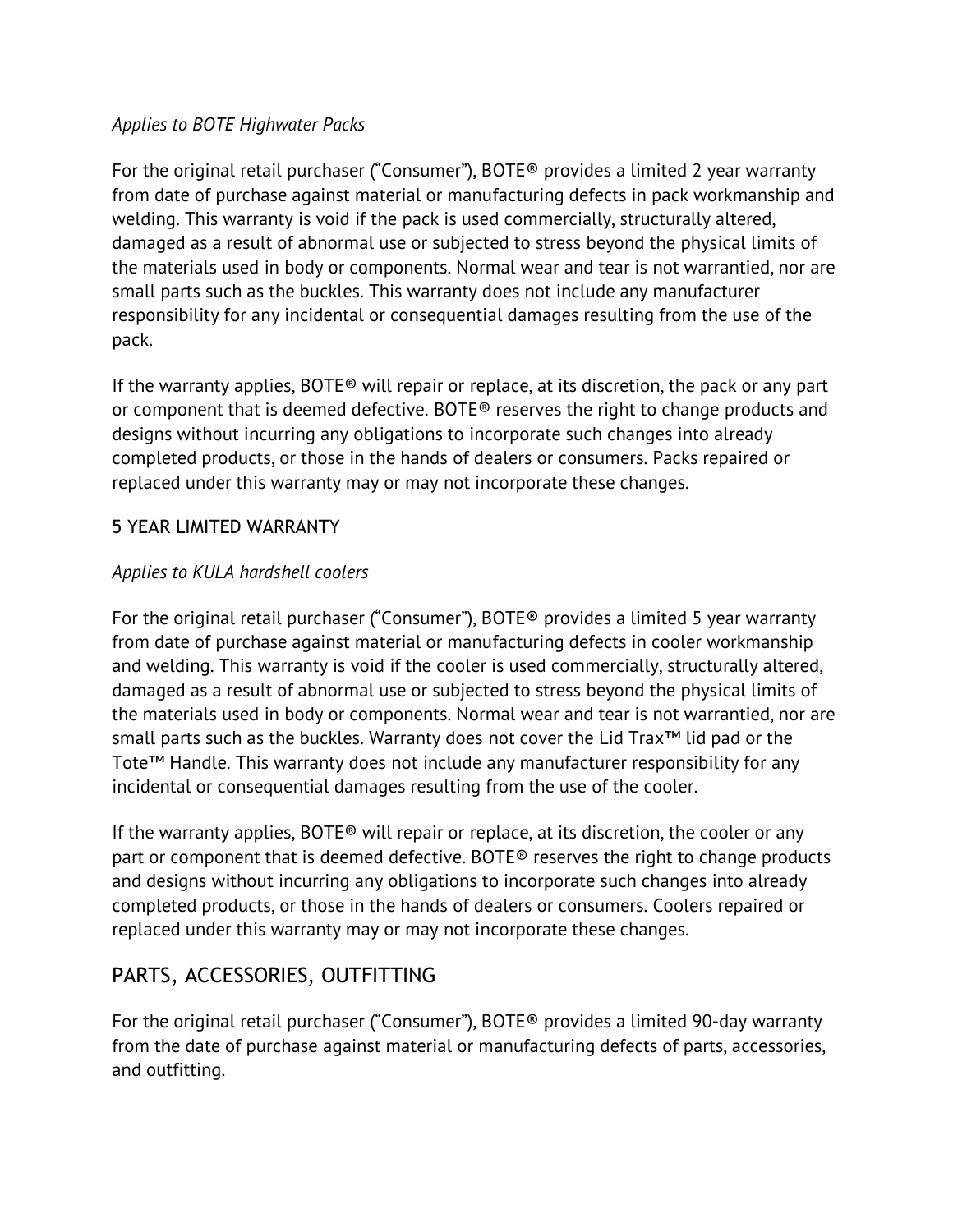# OBTAINING WARRANTY SERVICE

If you have a problem with your BOTE or AeroBOTE and you suspect that it may be due to defective materials or workmanship, contact the dealer you purchased your BOTE from and arrange to have the problem inspected. Consumer is responsible for delivery to, and pickup from, the closest authorized dealer.

If you purchased the product directly from BOTE®, complete the Online Warranty Claim Form and await further instruction.

If the Authorized BOTE® Dealer's inspection indicates a defect that is attributable to materials or workmanship, BOTE® will repair or replace your BOTE or AeroBOTE free of charge at the company's option. Proof of purchase such as a sales receipt may be required. If repairs or evaluation are required, BOTE® will, at it's option work with dealer to facilitate repairs.

If service is required in a country that is not the country of purchase, Consumer will comply with all applicable export laws and regulations and be responsible for all customs duties, value add tax (VAT), and other associated taxes and charges. For international service, the BOTE® Distributor may repair or exchange defective products and parts with comparable products and parts that comply with local standards.

BOTE® retains the right to satisfy warranty via repair or replacement of products or of components deemed defective. In addition, BOTE® reserves the right to replace original BOTE, AeroBOTE or equipment with comparable current products.

# LIMITATIONS AND EXCLUSIONS

This limited warranty does not apply to:

- Normal wear and tear and aging of product.
- BOTE or AeroBOTE damaged by extreme weather or environmental conditions.
- BOTE or AeroBOTE damaged while in possession of a freight carrier, a dealer, Consumer, or any party other than BOTE®.
- BOTE or AeroBOTE damaged by accident, neglect, improper use or handling.
- BOTE or AeroBOTE that have been towed by power or sail boats.
- BOTE or AeroBOTE designated as Prototypes.
- BOTE or AeroBOTE sold as "demos" or in "as is" condition.
- BOTE or AeroBOTE determined to have been used for any activity other than an activity which is customary for the product.